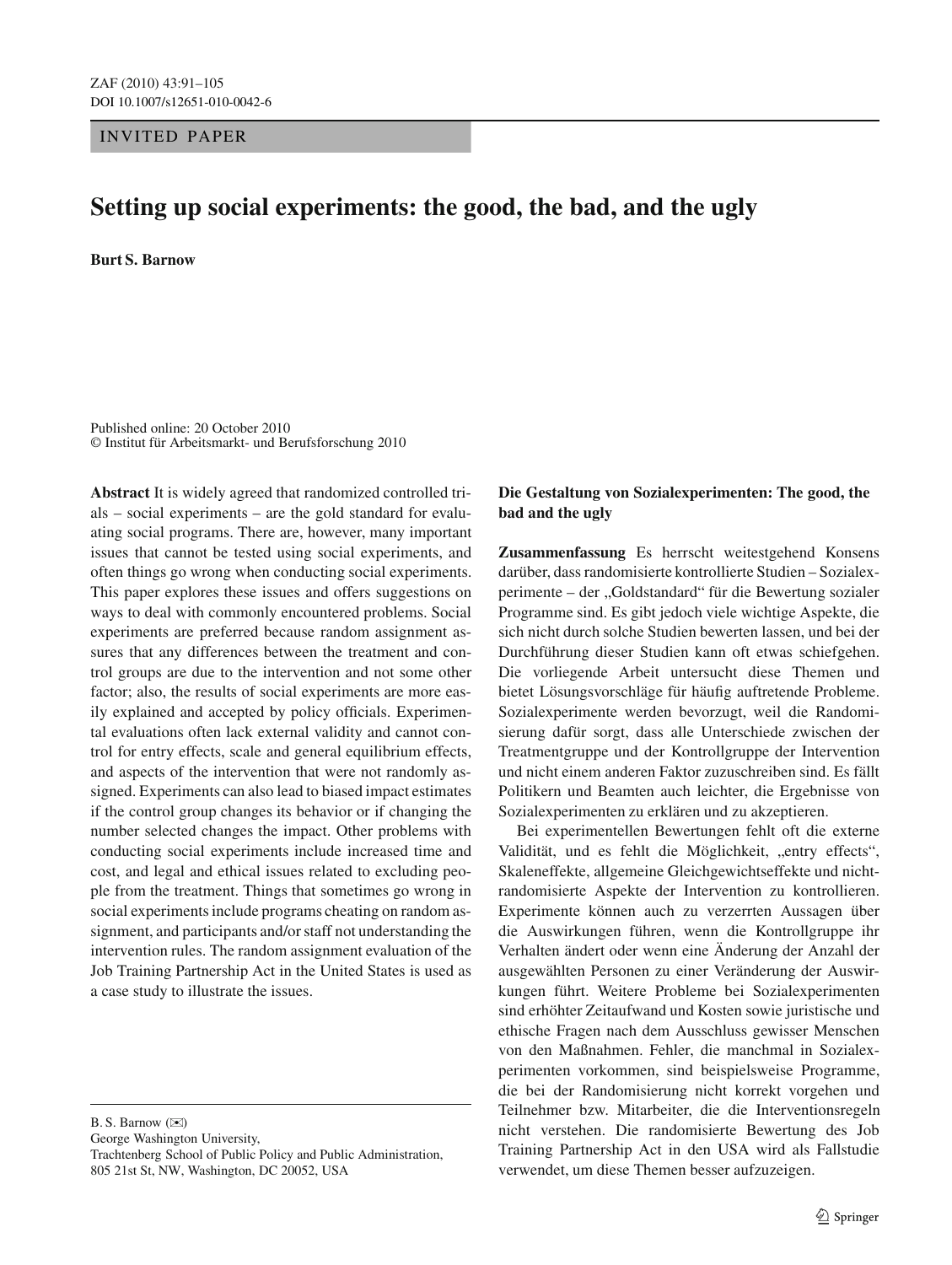## **1 Introduction**

Since the 1960s, social experiments have been increasingly used in the United States to determine the effects of pilots and demonstrations as well as ongoing programs in areas as diverse as education, health insurance, housing, job training, welfare cash assistance, and time of day pricing of electricity. Although social experiments have not been widely used in Europe, there is growing interest in expanding their use in evaluating social programs. Social experiments remain popular in the United States, but there has been a spirited debate in recent years regarding whether recent methodological developments, particularly propensity score matching and regression discontinuity designs, overcome many of the key objections to nonexperimental methods. This paper provides an assessment of some of the issues that arise in conducting social experiments and explains some of the things that can go wrong in conducting and interpreting the results of social experiments.

The paper first defines what is generally meant by the term social experiments and briefly reviews their use in the United States. This is followed by a discussion of the advantages of social experiments over nonexperimental methods. The next section discusses the limitations of social experiments – what we *cannot* learn from social experiments. Next is a section discussing some of the things that can go wrong in social experiments and limits of what we learn from them. To illustrate the problems that can arise, the penultimate section provides a case study of lessons from the National JTPA Study, a social experiment that was used to assess a large training program for disadvantaged youth and adults in the United States. The last section provides conclusions.

## **2 Definitions and context**

As Orr (1999, p. 14) notes, "The defining element of a social experiment is random assignment of some pool of individuals to two or more groups that are subject to different policy regimes." Greenberg and Shroder (2004, p. 4) note that because social experiments are intended to provide unbiased estimates of the impacts of the policy of interest, they must have four specific features:

- *Random assignment*: Creation of at least two groups of human subjects who differ from one another by chance alone.
- *Policy intervention*: A set of actions ensuring that different incentives, opportunities, or constraints confront the members of each of the randomly assigned groups in their daily lives.
- *Follow-up data collection*: Measurement of market and fiscal outcomes for members of each group.

• *Evaluation*: Application of statistical inference and informed professional judgment about the degree to which the policy interventions have caused differences in outcomes between the groups.

These four features are not particularly restrictive, and social experiments can have a large number of variations. Although we often think of random assignment taking place at the individual level, the random assignment can take place at a more aggregated level, such as the classroom, the school, the school district, political or geographic jurisdictions, or any other unit where random assignment can be feasibly carried out.<sup>1</sup> Second, there is no necessity for a treatment to be compared against a null treatment. In an educational or medical context, for example, it might be harmful to the control group if they receive no intervention; in such instances, the experiment can measure differential impacts where the treatment and control groups both receive treatments, but they do not receive the same treatment.<sup>2</sup>

Third, there does not have to be a single treatment. In many instances it is sensible to develop a number of alternative treatments to which participants are assigned. In health insurance experiments, for example, there are often a number of variations we would like to test for the key aspects of the treatment. Thus, we might want to randomly assign participants to various combinations of deductable amounts and co-payment rates to see which combination leads to the best results in terms of costs and health outcomes. Likewise, in U.S. welfare experiments, the experiments frequently vary the "guarantee," the payment received if the person does no market work, and the "implicit tax rate," the rate at which benefits are reduced if there are earnings.<sup>3</sup>

Fourth, social experiments can be implemented in conjunction with an ongoing program or to test a new intervention; in some instances a social experiment will test a new intervention in the context of an ongoing program.

<sup>&</sup>lt;sup>1</sup>There are a number of factors that help determine the units used for random assignment. Assignment at the individual level generates the most observations, and hence the most precision, but in many settings it is not practical to conduct random assignment at the individual level. For example, in an educational setting, it is generally not feasible to assign students in the same classroom to different treatments. The most important problem resulting from random assignment at a more aggregated level is that there are fewer observations, leading to a greater probability that the treatment and control groups are not well matched and the potential for imprecise estimates of the treatment effect.

<sup>&</sup>lt;sup>2</sup> It is important to distinguish between a known null treatment and a broader "whatever they would normally get" control treatment. As discussed below, the latter situation often makes it difficult to know what comparison is specifically being made and how estimated the impacts should be interpreted.

 $3$ Orr (1999) notes that by including a variety of treatment doses, we can learn more than the effect of a single dose level on participants; instead, we can estimate a behavioral response function that provides information on how the impact varies with the dosage. Heckman (2008) provides a broader look at the concept of economic causality.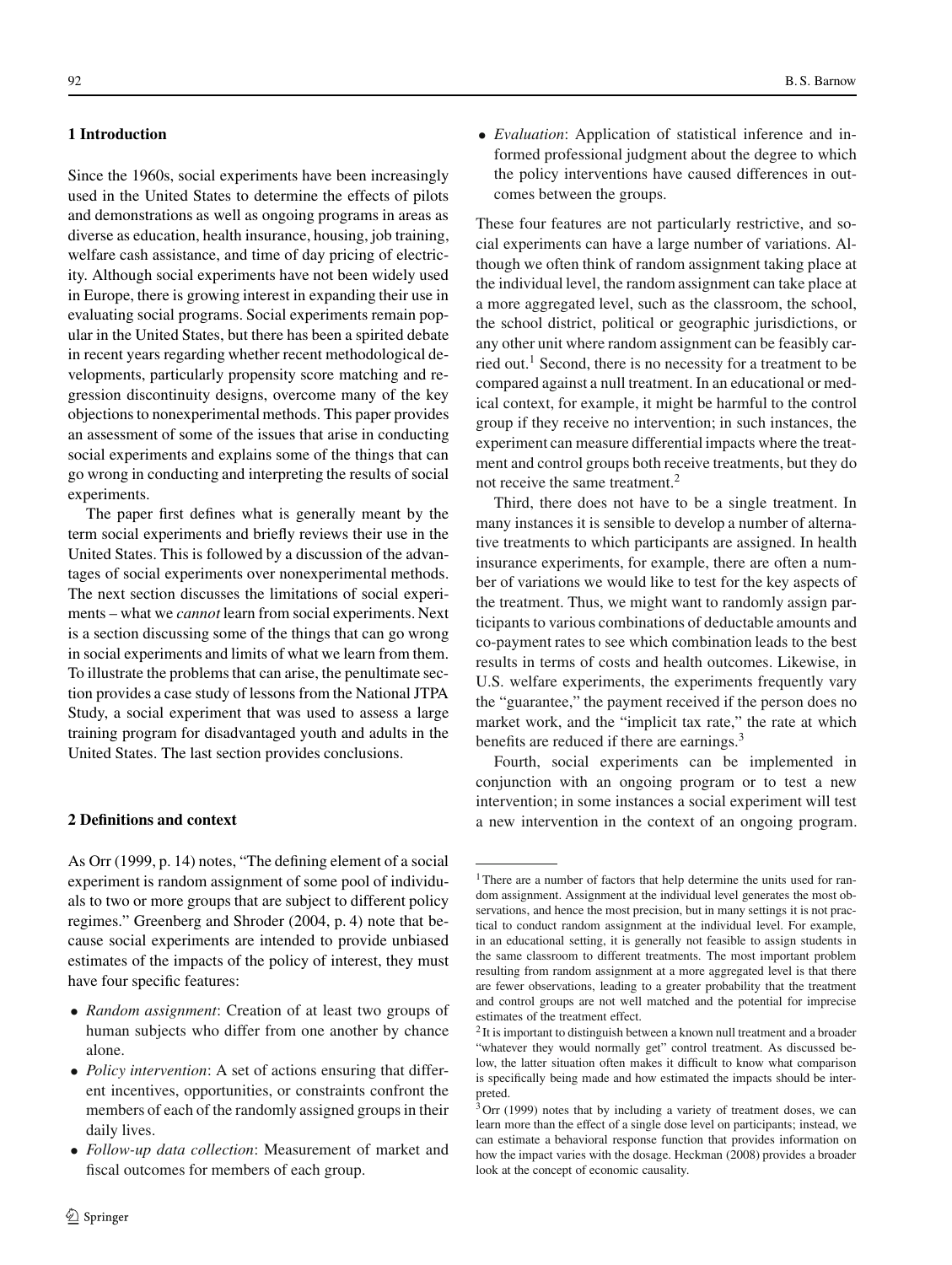Welfare programs in the United States have been subject to several types of social experiments. In the 1960s and 1970s, a series of "negative income tax" experiments were conducted where a randomly selected group of people were diverted from regular welfare programs to entirely new welfare programs with quite different rules and benefits. During the 1980s and 1990s, many states received waivers where they were permitted to try new variations on their welfare programs so long as the new interventions were evaluated using random assignment. U.S. vocational training programs have included freestanding demonstrations with experimental designs as well as experimental evaluations of ongoing programs. Inserting an experimental design in an ongoing program is sometimes difficult, particularly if the program is an entitlement or if the authorizing legislation prohibits denying services to those who apply.

Another important distinction among experiments is that the participants can volunteer for the intervention or they can be assigned to the program. For purely voluntary programs, such as many job training programs in the United States, there is no meaningful concept of mandatory participants. For welfare programs, however, a new intervention can be voluntary in nature or it could be mandatory; the numerous welfare to work demonstration programs tested in the United States have fallen into both categories. While both mandatory and voluntary programs can be evaluated using an experimental design, the findings must be interpreted carefully. The impacts estimated for a voluntary program can not necessarily be expected to apply for a program where all welfare recipients must participate, and the impacts for a mandatory program may not apply if the same intervention were implemented as a voluntary program.

Although this paper does not focus on the ethics of random assignment, it is important to consider whether it is ethical to deny people the opportunity to participate in a social program. Both Greenberg and Shroder (2004) and Orr (1999) discuss the ethics of random assignment, but they do not do so in depth. More recently, the topic was explored in more depth in an exchange between Blustein (2005a,b), Barnow (2005), Rolston (2005), and Schochet (2005). Many observers would agree that random assignment is ethical (or at least not unethical) when there is excess demand for a program and the effectiveness of the program is unknown. Blustein (2005a) uses the experimental evaluation of the Job Corps to raise issues such as recruiting additional applicants so that there will be sufficient applicants to deny services to some, the fact that applicants who do not consent to the random assignment procedure are denied access to the program, and whether those randomized out of participation should receive monetary compensation. She believes that a good case can be made that the Job Corps evaluation, which included random assignment, may have been unethical, although her critics generally take issue with her points and claim that the knowledge gained is sufficient to offset any losses to the participants. As Blustein makes clear, her primary motivation in the paper is not to dispute the ethics of the Job Corps evaluation but rather to urge that ethical considerations be taken into account more fully when random assignment is being considered.

An important distinction between social experiments and randomized controlled trials that are frequently used in the fields of medicine and public health is that social experiments rarely make use of double blind or even single blind approaches. In the field of medicine, it is well known that there can often be a "placebo effect" where subjects benefit from the perception of such a treatment. Although social experiments can also be subject to similar problems, it is often difficult or impossible to keep the subjects and researchers unaware of their treatment status. A related phenomenon, known as the "Hawthorne effect," refers to the possibility that subjects respond differently to stimuli because they are being observed.<sup>4</sup> The important point is that the inability to conduct double blind experiments, and even the knowledge that a subject is in an experiment can potentially lead to biased estimates of intervention impacts.

It is important to distinguish between true social experiments and "natural experiments." The term natural experiment is sometimes used to refer to situations where random selection is not used to determine assignment to treatment status but the mechanism used, it is argued, results in treatment and comparison groups that are virtually identical. Angrist and Krueger (2001) extol the use of natural experiments in evaluations when random assignment is not feasible as a way to eliminate omitted variable bias; however, the examples they cite make use of instrumental variables rather than assuming that simple analysis of variance or ordinary least squares regression analysis can be used to obtain impact estimates:

Instruments that are used to overcome omitted variable bias are sometimes said to derive from "natural experiments." Recent years have seen a resurgence in the use of instrumental variables in this way – that is, to exploit situations where the forces of nature or government policy have conspired to produce an environment somewhat akin to a randomized experiment. This type of application has generated some of the most provocative empirical findings in economics, along with some controversy over substance and methods.

Perhaps one of the best known examples of use of a natural experiment is the analysis by Angrist and Krueger (1991) to evaluate the effects of compulsory school attendance

<sup>4</sup>There are many views on how serious Hawthorne effects distort impact estimates, in the original illumination studies at the Hawthorne works in the 1930s and in other contexts.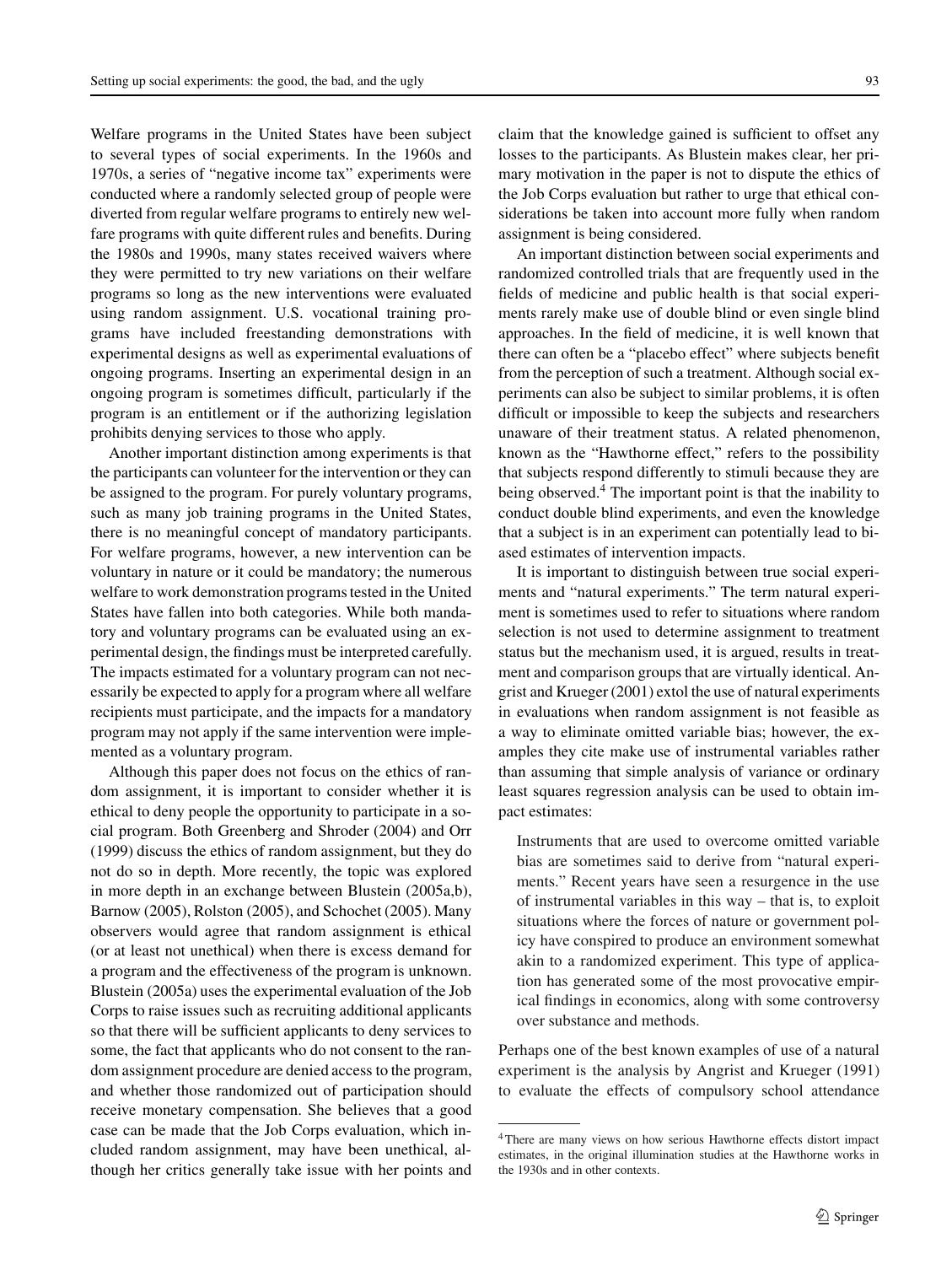laws in the United States on education and earnings. In that study, the authors argue that the number of years of compulsory education (within limits) is essentially random, as it is determined by the month of birth. As Angrist and Krueger clearly imply, a natural experiment is not a classical experiment with randomized control trials, and there is no guarantee that simple analyses or more complex approaches such as instrumental variables will yield unbiased treatment estimates.

## **3 Why conduct social experiments?**

There are a number of reasons why social experiments are preferable to nonexperimental evaluations. In the simplest terms, the objective in an evaluation of a social program is to observe the outcome for an intervention for the participants with and without the intervention. Because it is impossible to observe the same person in two states of the world at the same time, we must rely on some alternative approach to estimate what would have happened to participants had they not been in the program. The simplest and most effective way to assure comparability of the treatment and control groups is to randomly assign the potential participants to either receive the treatment or be denied the treatment; with a sufficiently large sample size, the treatment and control groups are likely to be identical on all characteristics that might affect the outcome. Nonexperimental evaluation approaches generally seek to provide unbiased and consistent impact estimates either by using mechanisms to develop comparison groups that are as similar as possible to the treatment group (e.g., propensity score matching) or by using econometric approaches to control for observed and unobserved omitted variables (e.g., fixed effects models, instrumental variables, ordinary least squares regression analysis, and regression discontinuity designs). Unfortunately, all the nonexperimental approaches require strong assumptions to assure that unbiased estimates are obtained, and these assumptions are not always testable.

Burtless (1995) describes four reasons why experimental designs are preferable to nonexperimental designs. First, random assignment assures the direction of causality. If earnings rise for the treatment group in a training program more than they do for the control group, there is no logical source of the increase other than the program. If a comparison group of individuals who chose not to enroll is used, the causality is not clear – those who enroll may be more interested in working and it is the motivation that leads to the earnings gain rather than the treatment. Burtless's second argument is related to the first – random assignment assures that there is no selection bias in the evaluation, where selection bias is defined as a likelihood that individuals with particular unobserved characteristics may be more or less likely to participate in the program.<sup>5</sup> The most common example of potential selection bias is that years of educational attainment are likely to be determined in part on ability, but ability is usually either not available to the evaluator or available only with measurement error.

The third argument raised by Burtless in favor of social experiments is that social experiments permit tests of interventions that do not naturally occur. Although social experiments do permit evaluations of such interventions, pilot projects and demonstrations can also be implemented without a randomly selected control group. Finally, Burtless notes that evaluations using random assignment provide findings that are more persuasive to policy makers than evaluations using nonexperimental methods. One of the best features of using random assignment is that program impacts can be observed by simply subtracting the post-program control group values from the values for the treatment group – there is no need to have faith that a fancy instrumental variables approach or a propensity score matching scheme has adequately controlled for all unobserved variables.<sup>6</sup> For researchers, experiments also assure that the estimates are unbiased and more precise than alternative approaches.

# **4 Can nonexperimental methods replicate experimental findings?**

The jury is still out on this issue, and in recent years there has been a great deal of research and spirited debate about how well nonexperimental methods do at replicating experimental findings, given the data that are available. There is no question that there have been important developments in nonexperimental methods in recent years, but the question remains as to how well the methods do in replicating experimental findings and how the replication depends on the particular methods used and data available. Major contributions in recent years include the work of Heckman et al. (1997) on propensity score matching and Hahn et al. (2001) on regression discontinuity designs.<sup>7</sup> In this section several recent studies that have found a good match between nonexperimental methods and experimental findings are first re-

 $5$ See Barnow et al. (1980) for a discussion of selection bias and a summary of approaches to deal with the problem.

<sup>&</sup>lt;sup>6</sup>As discussed more in the sections below, many circumstances can arise that make experimental findings difficult to interpret.

 $7$ Propensity score matching is a two-step procedure where in the first stage the probability of participating in the program is estimated, and, in the simplest approach, in the second stage the comparison group is selected by matching each member of the treatment group with the nonparticipating person with the closest propensity score; there are numerous variations involving techniques such as multiple matches, weighting, and calipers. Regression discontinuity designs involve selection mechanisms where treatment/control status is determined by a screening variable.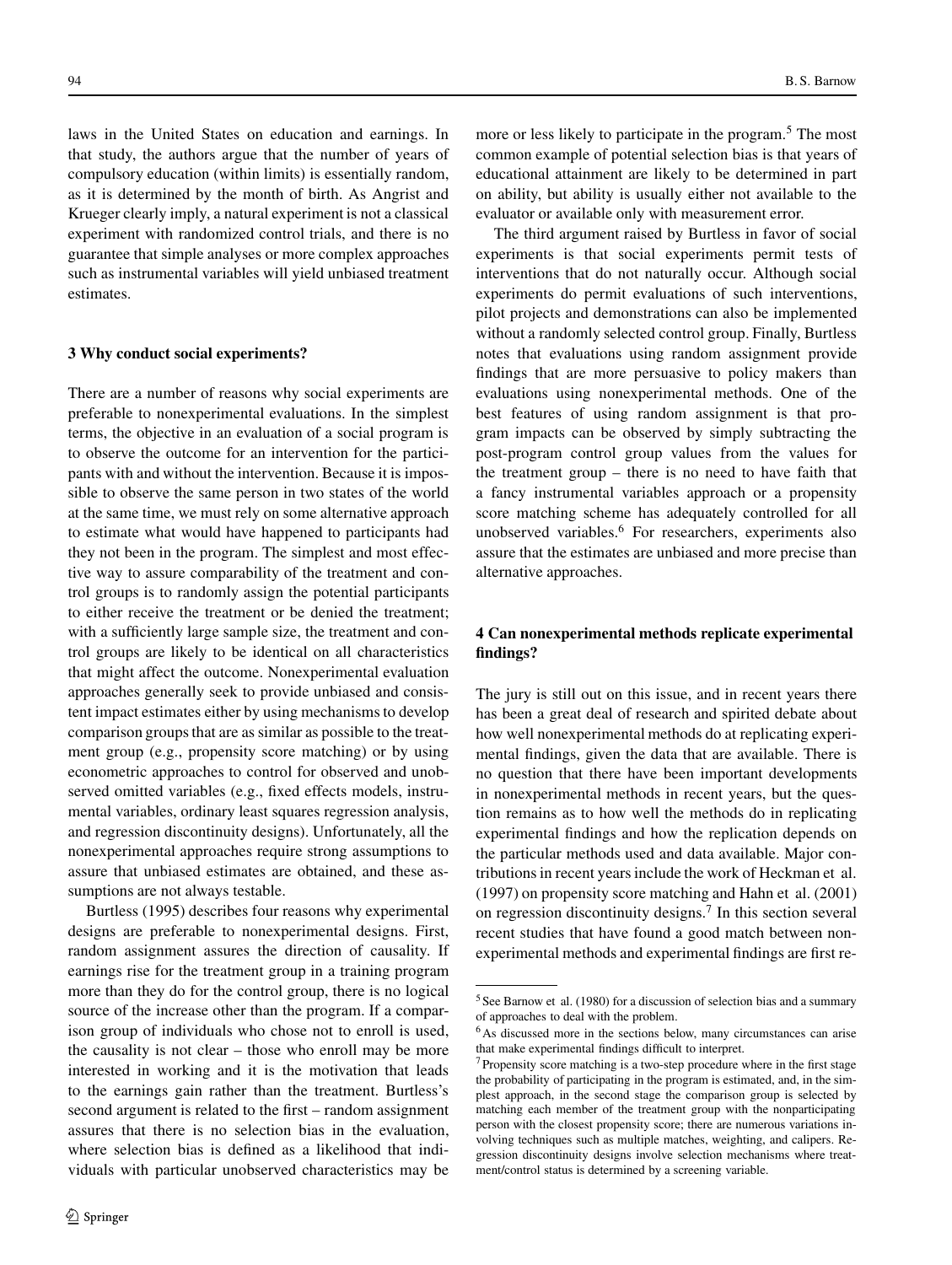viewed, followed by a review of studies that were unable to replicate experimental findings. The section concludes with suggestions from the literature on conditions where nonexperimental approaches are most likely to replicate experimental findings.

Propensity score matching has been widely used in recent years when random assignment is not feasible. Heckman et al. (1997) tested a variety of propensity score matching approaches to see what approaches best mirror the experimental findings from the evaluation of the Job Training Partnership Act (JTPA) in the United States. The authors conclude that: "We determine that a regression-adjusted semiparametric conditional difference in differences matching estimator often performs the best among a class of estimators we examine, especially when omitted timeinvariant characteristics are a source of bias." The authors caution, however: "As is true of any empirical study, our findings may not generalize beyond our data." They go on to state: "Thus, it is likely that the insights gained from our study of the JTPA programme on the effectiveness of different estimators also apply in evaluating other training programmes targeted toward disadvantaged workers."

Another effort to see how well propensity score matching replicates experimental findings is in Dehejia and Wahba (2002). These authors are also optimistic about the capability of propensity score matching to replicate experimental impact estimates: "This paper has presented a propensity score-matching method that is able to yield accurate estimates of the treatment effect in nonexperimental settings in which the treated group differs substantially from the pool of potential comparison units." Dehejia and Wahba (2002) use propensity score matching in trying to replicate the findings from the National Supported Work demonstration. Although the authors find that propensity score matching works well in the instance they examined, they caution that the approach critically depends on selection being based on observable variables and note that the approach may not work well when important explanatory variables are missing.

Cook et al. (2008) provide a third example of finding that nonexperimental approaches do a satisfactory job of replicating experimental findings under some circumstances. The authors looked at the studies by the type of nonexperimental approach that was used. The three studies that used a regression discontinuity design were all found to replicate the findings from the experiment. $8$  They note that although regression discontinuity designs are much less efficient than experiments, as shown by Goldberger (1972), the studies they reviewed had large samples so impacts remained statistically significant. The authors find that propensity score matching works well in replicating experimental findings when key covariates are included in the propensity score modeling and where the comparison pool members come from the same geographic area as the treatment group, and they also find that propensity score matching works well when clear rules for selection into the treatment group are used and the variables that are used in selection are available for the analysis. Finally, in studies where propensity score matching was used but the covariates available did not correspond well to the selection rules and/or there was a poor geographic match, the nonexperimental results did not consistently match the experimental findings.

In another recent study, Shadish et al. (2008) conducted an intriguing experiment by randomly assigning one group of individuals to be randomly assigned to treatment status and the other to self-select one of the two treatment options (mathematics or vocabulary training). The authors found that propensity score matching greatly reduced the bias of impact estimates when the full set of available covariates was used, including pretests, but did poorly when only predictors of convenience (sex, age, marital status, and ethnicity) were used. Thus, their findings correspond with the findings of Cook et al. (2008).

Smith and Todd (2005a) reanalyzed the National Supported Work data used by Dehejia and Wahba (2002). They find that the estimated impacts are highly sensitive to the particular subset of the data analyzed and the variables used in the analysis. Of the various analytical strategies employed, Smith and Todd (2005a) find that difference in difference matching estimators perform the best. Like many other researchers, Smith and Todd (2005a) find that variations in the matching procedure (e.g., number of individuals matched, use of calipers, local linear regressions) generally do not have a large effect on the estimated impacts. Although they conclude that propensity score matching can be a useful approach for nonexperimental evaluations, they believe that it is not a panacea and that there is no single best approach to propensity score matching that should be used.<sup>9</sup>

Wilde and Hollister (2007) used data from an experimental evaluation of a class size reduction effort in Tennessee (Project STAR) to assess how well propensity score matching replicates the experimental impact estimates. They accomplished this by treating each school as a separate experiment and pooling the control groups from other schools in the study and then using propensity score matching to identify the best match for the treatment group in each school. The authors state that: "Our conclusion is that propensity

<sup>&</sup>lt;sup>8</sup>It is important to keep in mind that regression discontinuity designs provide estimates of impact near the discontinuity, but experiments provide estimates over a broader range of the population.

<sup>&</sup>lt;sup>9</sup> See also the reply by Dehejia (2005) and the rejoinder by Smith and Todd (2005b).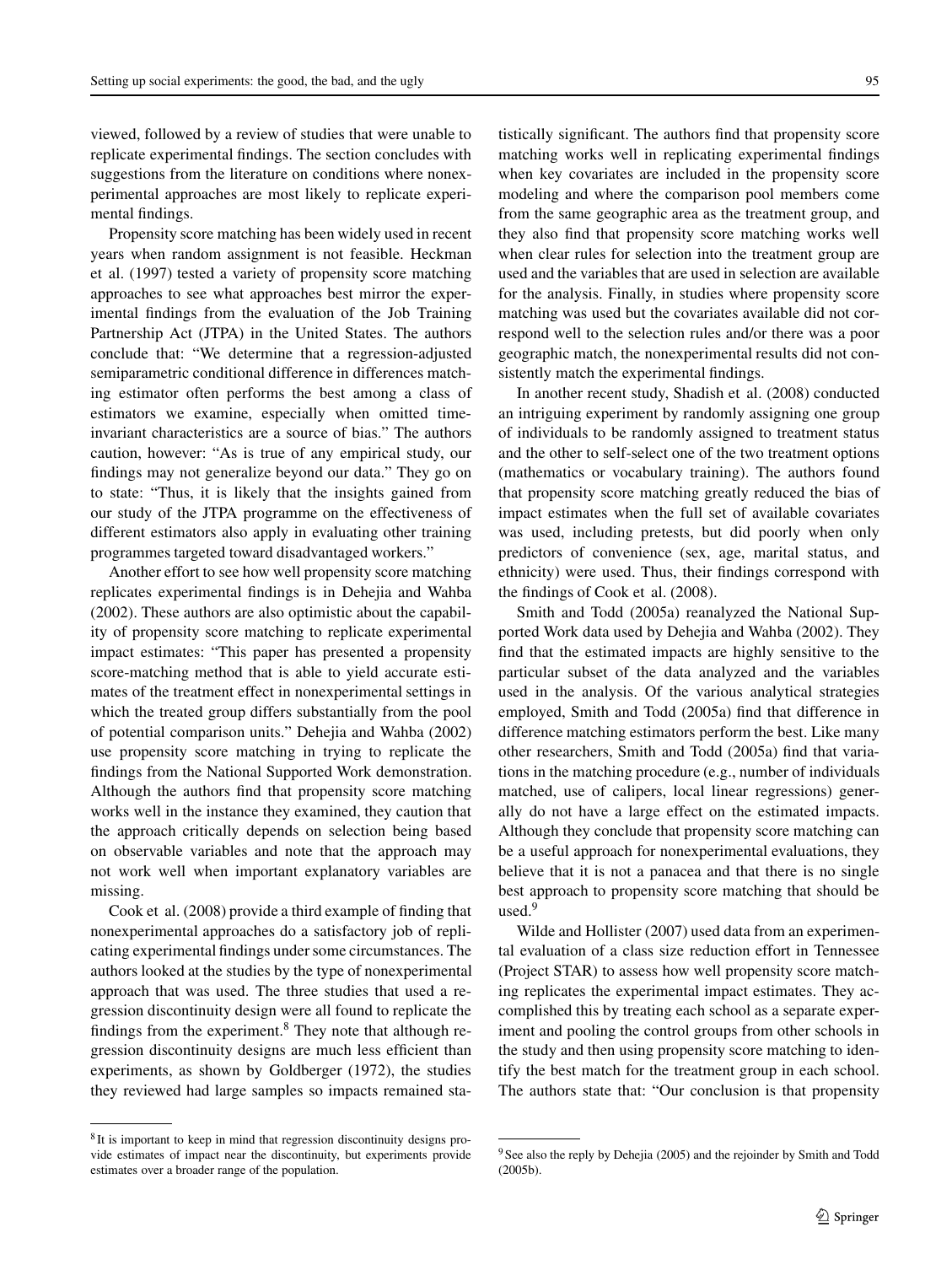score estimators do not perform very well, when judged by standards of how close they are to the 'true' impacts estimated from experimental estimators based on a random assignment design."<sup>10</sup>

Bloom et al. (2002) make use of an experiment designed to assess the effects of mandatory welfare to work programs in six states to compare a series of comparison groups and estimation strategies to see if popular nonexperimental methods do a reasonable job of approximating the impact estimates obtained from the experimental design. Nonexperimental estimation strategies tested include several propensity score matching strategies, ordinary least squares regression analysis, fixed effect models, and random growth models. The authors conclude that none of the approaches tried do a good job of reproducing the experimental findings and that more sophisticated approaches are sometimes worse than simple approaches such as ordinary least squares.

Overall, the weight of the evidence appears to indicate that nonexperimental approaches generally do not do a good job of replicating experimental estimates and that the most common problem is the lack of suitable data to control for key differences between the treatment group and comparison group. The most promising nonexperimental approach appears to be the regression discontinuity design, but this approach requires a much larger sample size to obtain the same amount of precision as an experiment.<sup>11</sup> The studies identify a number of factors that generally improve the performance of propensity score matching:

- It is important to only include observations in the region of common support, where the probabilities of participating are nonzero for both treatment group members and comparison group members.
- Data for the treatment and comparison groups should be drawn from the same data source, or the same questions should be asked of both groups.
- Comparison group members should be drawn from the same geographic area as the treatment group.
- It is important to understand and statistically control for the variables used to select people into the treatment group and to control for variables correlated with the outcomes of interest.
- Difference in difference estimators appear to produce less bias than cross section matching in several of the studies, but it is not clear that this is always the case.

#### **5 What we cannot learn from social experiments**

Although experiments provide the best means of obtaining unbiased estimates of program impacts, there are some important limitations that must be kept in mind in designing experiments and interpreting the findings. This section describes some of the limitations that are typically inherent to experiments as well as problems that sometimes arise in experiments.

Although a well designed experiment can eliminate internal validity problems, there are often issues regarding external validity, the applicability of the findings in other situations. External validity for the eligible population is threatened if either the participating sites or individuals volunteer for the program rather than are randomly assigned. If the sites included in the experiment volunteered rather than were randomly selected, the impact findings may not be applicable to other sites. It is possible that the sites that volunteer are more effective sites, as less capable sites may want to avoid having their poor performance known to the world. In some of the welfare to work experiments conducted in the United States, random assignment was conducted among welfare recipients who volunteered to participate in the new program. The fact that the experiment was limited to welfare recipients who volunteered would not harm the internal validity of the evaluation, but the results might not apply to individuals who did not volunteer. If consideration is being given to making the intervention mandatory, then learning the effects of the program for volunteers does not identify the parameter of interest unless the program has the same impact on all participants. Although there is no way to assure external validity, exploratory analyses examining whether impacts are consistent across sites and subgroups can suggest (but not prove) if there is a problem.

Experiments typically randomly assign people to the treatment or control group *after* they have applied for or enrolled in the program. Thus, experiments typically do not pick up any effects the intervention might have that encourage or discourage participation. For example, if a very generous training option is added to a welfare program, more people might sign up for the program. These types of effects, referred to as entry effects, can be an important aspect of a program's effects. Because experiments are likely not to measure these effects, nonexperimental methods must be used to estimate the entry effects.<sup>12</sup>

Another issue that is difficult to deal with in the context of experiments is the finite time horizon that typically accompanies an experiment. If the experiment is offered on a temporary basis and potential participants are aware of

 $10$ The paper by Wilde and Hollister (2007) is one of the papers reviewed by Cook et al. (2008), and they claim that because Wilde and Hollister control on too few covariates and draw their comparison group from other areas than where the treatment group resides, the Wilde and Hollister paper does not offer a good test of propensity score matching.

 $11$  Schochet (2009) shows that a regression discontinuity design typically requires a sample three to four times as large as an experimental design to achieve the same level of statistical precision.

<sup>&</sup>lt;sup>12</sup> See Moffitt (1992) for a review of the topic and Card and Robins (2005) for a recent evaluation of entry effects.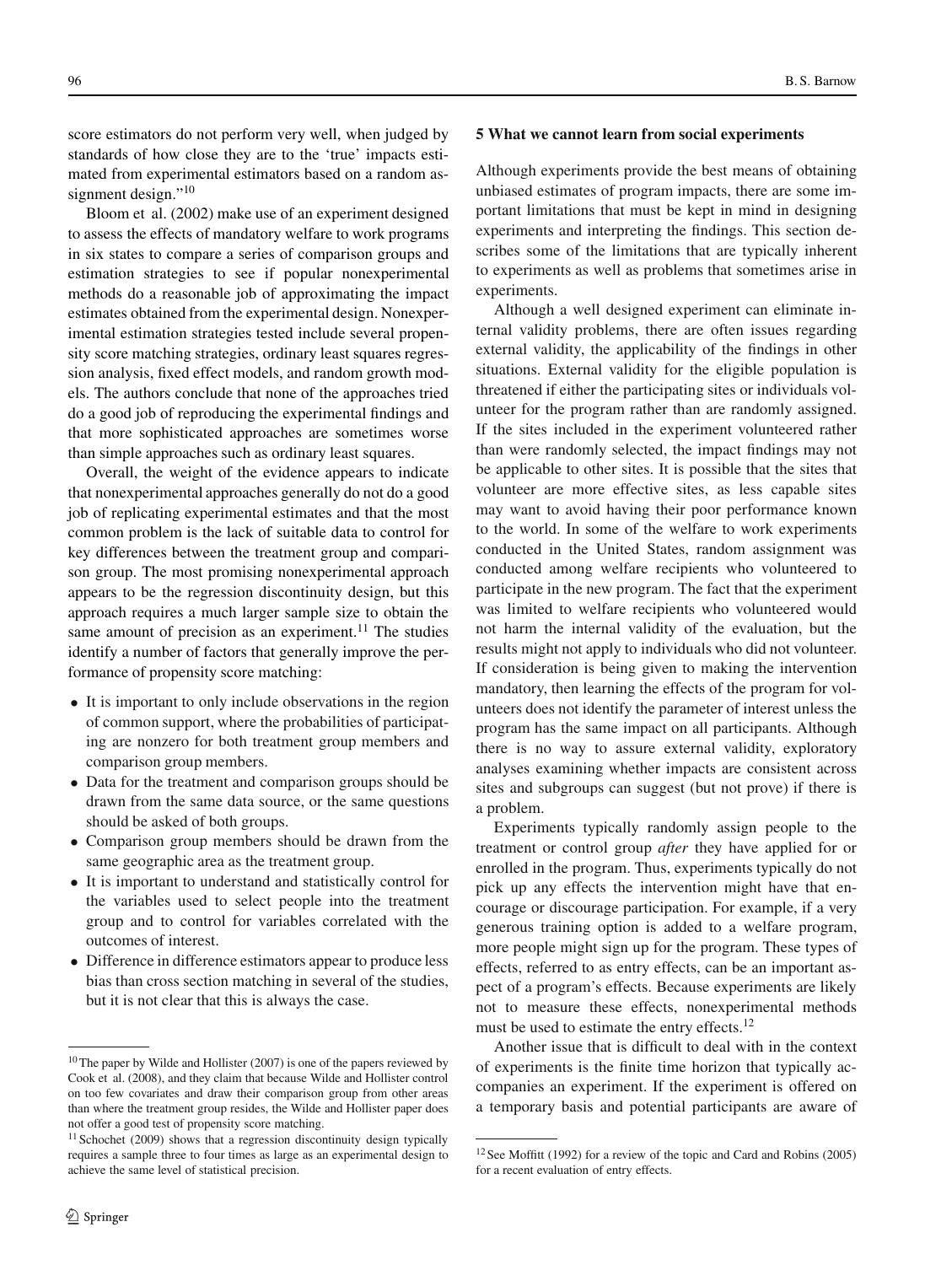the finite period of the experiment, their behavior may be quite different from what would occur if the program were permanent. Consider a health insurance experiment, for example. If members of the treatment group have more generous coverage during the experiment than they will have after the experiment, they are more likely to increase their spending on health care for services that might otherwise be postponed. The experiment will provide estimates of the impact of a temporary policy, but what is needed for policy purposes is the impact of a permanent program. This issue can be dealt with in several ways. One approach would be to run the experiment for a long time so that the treatment group's response would be similar to what would occur for a permanent program; this would usually not be feasible due to cost issues. Another approach would be to enroll members of the treatment group for a varying number of years and then try to estimate how the response varies with time in the experiment. Finally, one could enroll the participants in a "permanent" program and then buy them out after the data for the evaluation has been gathered.

Another area where experiments may provide only limited information is on general equilibrium effects. For example, a labor market intervention can have effects not captured in a typical evaluation. Examples include potential displacement of other workers by those who receive training, wage increases for the control group due to movement of those trained into a different labor market, and negative wage effects for occupations if the number of people trained is large. Another example is "herd immunity" observed in immunization programs; the benefits of an immunization program affect those not immunized at some point as their probability of contracting the disease diminishes as the number of people in the community immunized increases. Not only do small scale experiments fail to measure these effects, even the evaluation of a large scale program might miss them.<sup>13</sup>

With human subjects, it is not always a simple matter to assure that individuals in the treatment group obtain the treatment and those in the control group do not receive the treatment. In addition, being in the control group in the experiment may provide benefits that would not have been received had there been no experiment. These three cases are described below.

One factor that differentiates social experiments from agricultural experiments is that often some of those assigned to the treatment group do not receive the treatment. So-called no-shows are frequently found in program evaluations, including experiments. It is essential that no-shows be included in the treatment group to preserve the equality of the treatment and control groups. Unfortunately, the experimental impact estimates produced when there are

no-shows provide the impact of an offer of the treatment, not the impact of the treatment itself. A policy maker who is trying to decide whether to continue a training program is not interested in the impact of an offer for training – the program only incurs costs for those who enroll, so the policy maker wants to know the impact for those who participate.

Bloom (1984) has shown that if one is willing to assume that the treatment has no impact on no-shows, the experimental impact estimator can be adjusted to provide an estimate of the impact on the treated. The overall impact of the program is a weighted average of the impact on those who receive the treatment, *I*P, and those who do not receive the treatment,  $I_{NP}$ :

$$
I = pI_{\rm P} + (1 - p)I_{\rm NP},
$$

where  $p$  is the fraction of the treatment group that receives the treatment. If the impact on those who do not receive the treatment is zero, then  $I_{NP} = 0$ , and  $I_P = I/p$ ; in other words, the impact of the program on those who receive the treatment is estimated by dividing the impact on the overall treatment group (including no-shows) by the proportion who actually receive the treatment.

Individuals assigned to the control group who somehow receive the treatment are referred to as "crossovers." Orr (1999) observes that some analysts assign the crossovers to the treatment group or leave them out of the analysis, but either of these strategies is likely to destroy the similarity of the treatment and control groups. He further observes that if we are willing to assume that the program is equally effective for the crossovers and the "crossover-like" individuals in the treatment group, then the impact on the crossover-like individuals is zero and the overall impact of the program can be expressed as a weighted average of the impact on the crossover-like individuals and other individuals:

$$
I = cI_{\rm c} + (1 - c)I_{\rm o}\,,
$$

where  $I_c$  is the impact on crossover-like participants,  $I_0$  is the impact on others, and  $c$  is the proportion of the control group that crossed over; assuming that  $I_c = 0$ , we can then compute the impact on those who do not cross over as  $I_0 = I/(1 - c)$ . If the crossovers receive a similar but not identical treatment, then the impact on the crossover-like individuals may well not be zero, and Orr (1999) indicates that the best that can be done is to vary the value of  $I_c$  and obtain a range of estimates.<sup>14</sup>

<sup>&</sup>lt;sup>13</sup> See Lise et al. (2005) for further discussion of these issues.

<sup>&</sup>lt;sup>14</sup> See Heckman et al. (2000) for discussion of this issue and estimates for JTPA. The authors find that JTPA provides only a small increase in the opportunity to receive training and that both JTPA and its substitutes increase earnings for participants; thus, focusing only on the experimental estimates of training impacts can lead to a large underestimate of the impact of training on earnings.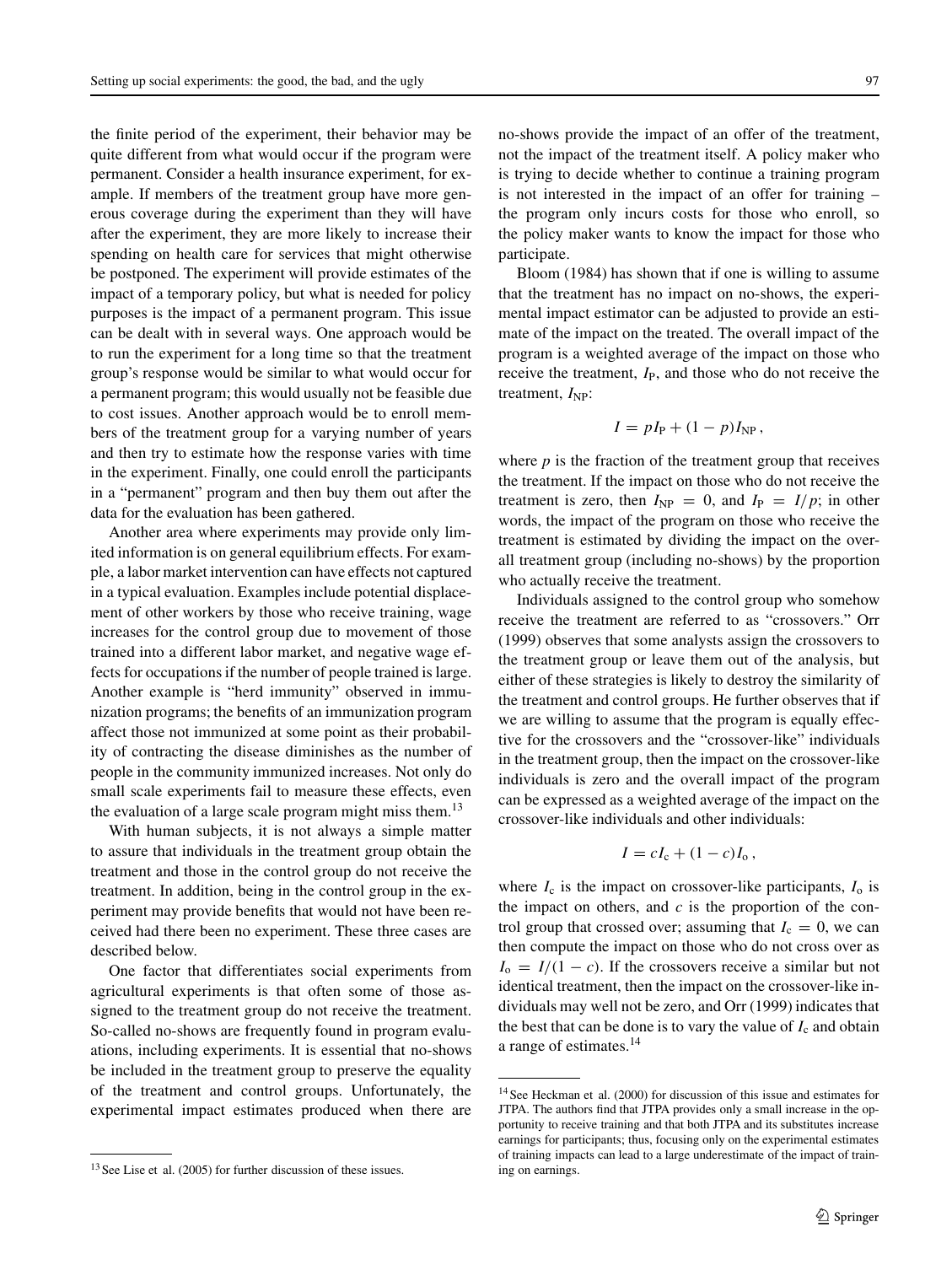Heckman and Smith (1995) raise a related issue. In some experiments, the control group may receive valuable services in the process of being randomized out that they would not receive if there were no experiment. This may occur because when people are being recruited for the experiment, they receive some services with the goal of increasing their interest. Alternatively, to reduce ethical concerns, those randomized out may receive information about alternative treatments, which they then receive. In either case, the presence

of the experiment has altered the services received by the control group and this creates what Heckman and Smith (1995) refer to as "substitution bias."

Heckman and Smith (1995) also discuss the concept of "randomization bias" that can arise because the experiment changes the scale of the intervention. This problem can arise when the program has heterogeneous impacts and as the scale of the program is increased, those with smaller expected impacts are more likely to enroll. Suppose, for example, that at its usual scale a training program has an earnings impact of \$1,000 per year. When the experiment is introduced, the number of people accepted into the program increases, so the impact is likely to decline. It is possible, at least in theory, to assess this problem and correct for it by asking programs to indicate which individuals would have been accepted at the original scale and at the experiment scale. Another possible way to avoid this problem is to reduce the operating scale of the program during the experiment so that the size of the treatment and control groups combined is equal to the normal operating size of the program. More practically, randomization bias can be minimized if the proportion randomized out is very small, say 10% or less; this was the strategy employed in the experimental evaluation of the Job Corps in the United States where Schochet (2001) indicates that only about 7% of those admitted to the program were assigned to the control group.<sup>15</sup>

#### **6 What can go wrong in social experiments?**

In addition to the issues described above that frequently arise in social experiments, there are a number of problems that can also arise. Several common problems are described in this section, and the following section provides a case study of one experiment.

For demonstration projects and for new programs, the intervention may change after the program is initiated. In some cases it may take several months for the program to be working at full capacity; those who enroll when the program first opens may not receive the same services as later participants receive. The program might also change because program officials learn that some program components do not work as well in practice as they do in theory, economic conditions change, or the participants differ from what was anticipated. Some types of interventions, such as comprehensive community initiatives are expected to change over their implementation as new information is gathered.<sup>16</sup> Although program modifications often improve the intervention, they can complicate the evaluation in several ways. Instead of determining the impact of one known intervention, the impact evaluation may provide estimates that represent an average of two or more different strategies. At worst, policy makers might believe that the impact findings apply to a different intervention than what was evaluated.

Several strategies can be used to avoid or minimize these types of problems. First, it is important to monitor the implementation of the intervention. Even ongoing programs should be subject to implementation studies so that policy makers know what is being evaluated and if it has changed over time. Second, for a new intervention, it is often wise to postpone the impact evaluation until the intervention has achieved a steady state. Finally, if major changes in the intervention occur over the period analyzed, the evaluation can be conducted for two or more separate periods, although this strategy reduces the precision of the impact estimates.

Experiments can vary in their complexity, and this can lead to problems in implementation and the interpretation of findings. In some instances, experiments are complex because we wish to determine an entire "response surface" rather than evaluate a single intervention. Examples in the United States include the RAND health insurance experiment and the negative income tax (welfare reform) experiments (Greenberg and Schroder 2004), where various groups in the experiment were subject to variations in key parameters. For example, in the negative income tax experiments, participants were subject to variation in the maximum benefit and the rate at which benefits were reduced if they earned additional income. If the participants did not understand the concepts involved, particularly the implicit tax rate on earnings, then it would be inappropriate to develop a response surface based on variation in behavior by participants subject to different rules.

Problems in understanding the rules of the intervention can also arise in simpler experiments. For example, the

<sup>&</sup>lt;sup>15</sup>The Job Corps evaluation was able to deny services to a small proportion of applicants by including all eligible Job Corps applicants in the study, with only a relatively small proportion of the treatment group interviewed. The reason that this type of design has not been more actively used is that if there is a substantial fixed cost per site included in the experiment, including all sites generates large costs and for a fixed budget results in a smaller overall sample.

<sup>16</sup>Comprehensive community initiatives are generally complex interventions that include interventions in a number of areas including employment, education, health, and community organization. See Connell and Kubisch (1998) for a discussion of comprehensive community initiatives and why they are difficult to evaluate.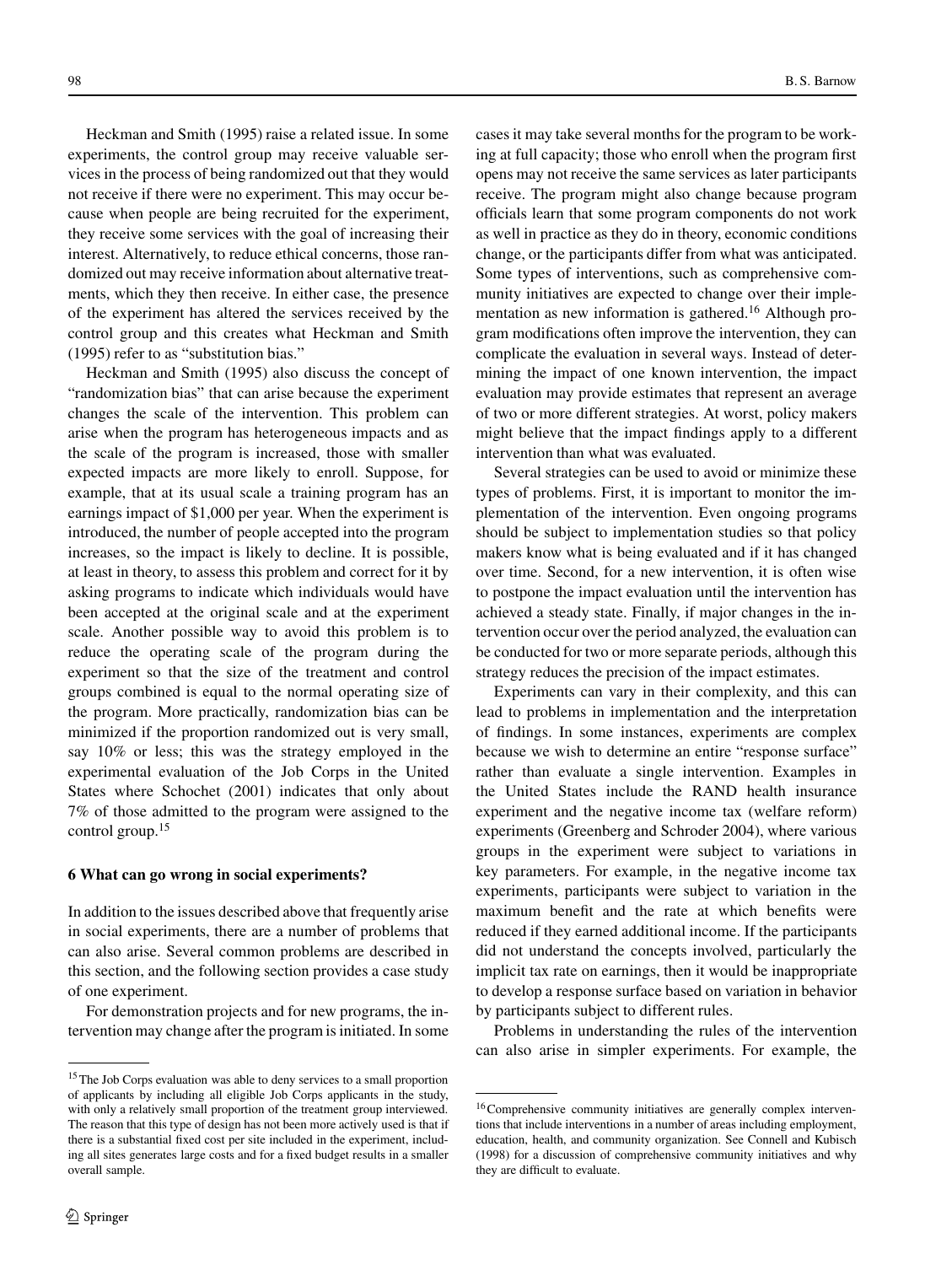State of Maryland wished to promote good parenting among its welfare recipients and instituted an experiment called the Primary Prevention Initiative (PPI). The treatment group in this experiment was required to assure that the children in the household maintained satisfactory school attendance (80% attendance), and preschool children were required to receive immunizations and physical examinations (Wilson et al. 1999). Parents who failed to meet these criteria were subject to a fine of \$25.00 per month. The experiment included an implementation study, and as part of the implementation study, clients were surveyed on their knowledge of the PPI. Wilson et al. (1999) report that "only a small minority of clients (under 20%) could correctly identify even the general areas in which PPI had behavioral requirements." The lack of knowledge was almost as high among those sanctioned as for clients not sanctioned. Not surprisingly, the impact evaluation indicated that the PPI had no effect on the number of children that were immunized, that received a physical exam, or that had satisfactory school attendance. If there had been no data on program knowledge, readers of the impact evaluation might logically have inferred that the incentives were not strong enough rather than that participants did not understand the intervention.

The potential for participants in experiments to not fully understand the rules of the intervention is not trivial. If we obtain zero impacts because participants do not understand the rules and it is possible to educate them, it is important to identify the reasons why we estimate no impact. Thus, whenever there is a reasonable possibility of participants misunderstanding the rules, it is advisable to consider including a survey of intervention knowledge as part of the evaluation.

Finally, in instances where state or local programs are asked to volunteer to participate in the program, there may be a high refusal rate, thus jeopardizing external validity. Sites with low impacts may be reluctant to participate as may sites that are having trouble recruiting adequate participants. Sites may also be reluctant to participate if they believe random assignment is unethical, as was discussed above, or adds a delay in processing applicants.

#### **7 Lessons from the National JTPA Study**

This section describes some of the problems that occurred in implementing the National JTPA Study in the United States. The Job Training Partnership Act (JTPA) was the primary workforce program for disadvantaged youth and adults in the United States from 1982 through 1998 when the Workforce Investment Act (WIA) was enacted. The U.S. Department of Labor decided to evaluate JTPA with a classical experiment after a series of impact evaluations of JTPA's

predecessor produced such a wide range of estimated impacts that it was impossible to know the impact of the program.<sup>17</sup> The National JTPA Study used a classical experimental design to estimate the impact of the JTPA program on disadvantaged adults and out-of-school disadvantaged youth. The study began in 1986 and made use of JTPA applicants in 16 sites across the country. The impact evaluation found that the program increased earnings of adult men and women by over \$1,300 in 1998 dollars during the second year after training. The study found that the out-of-school youth programs were ineffective, and these findings are not discussed below.

I focus on the interim report of the National JTPA Study for several reasons.<sup>18</sup> First, the study was generally well done, and it was cited by Hollister (2008) as one of the best social experiments that was conducted. The problems that I review below are not technical flaws in the study design or implementation, but program features that precluded analyzing the hypotheses of most interest and, in my view, approaches to presenting the findings that may have led policy makers to misinterpret the findings. I focus on the interim report rather than the final report because many of the presentation issues that I discuss were not repeated in the final report.<sup>19</sup>

#### 7.1 Nonrandom site selection

The study design originally called for 16 to 20 local sites to be selected at random. Sites were offered modest payments to compensate for extra costs incurred and to pay for inconvenience experienced. The experiment took place when the economy was relatively strong, and many local programs (called service delivery areas or SDAs) were having difficulty spending all their funding. Because participating sites were required to recruit 50% more potential participants to construct a control group one-half the size of the treatment group, many sites were reluctant to participate in the experiment. In the end, the project enrolled all 16 sites identified that were willing and able to participate. All evaluations, including experiments, run the risk of failing to have external validity, but the fact that most local sites refused to participate raised suspicion that the sites selected did not constitute a representative sample of sites. The National JTPA Study report does note that no large cities are included in the par-

 $17$  See Barnow (1987) for a summary of the diverse findings from the evaluations of the Comprehensive Employment and Training Act (CETA) that were obtained when a number of analysts used diverse nonexperimental methods to evaluate the program.

<sup>&</sup>lt;sup>18</sup> I was involved in the National JTPA study as a subcontractor on the component that investigated the possibility of using nonexperimental approaches to determine the impact of the program rather than experimental approaches.

<sup>&</sup>lt;sup>19</sup>The final report was published as Orr et al. (1996).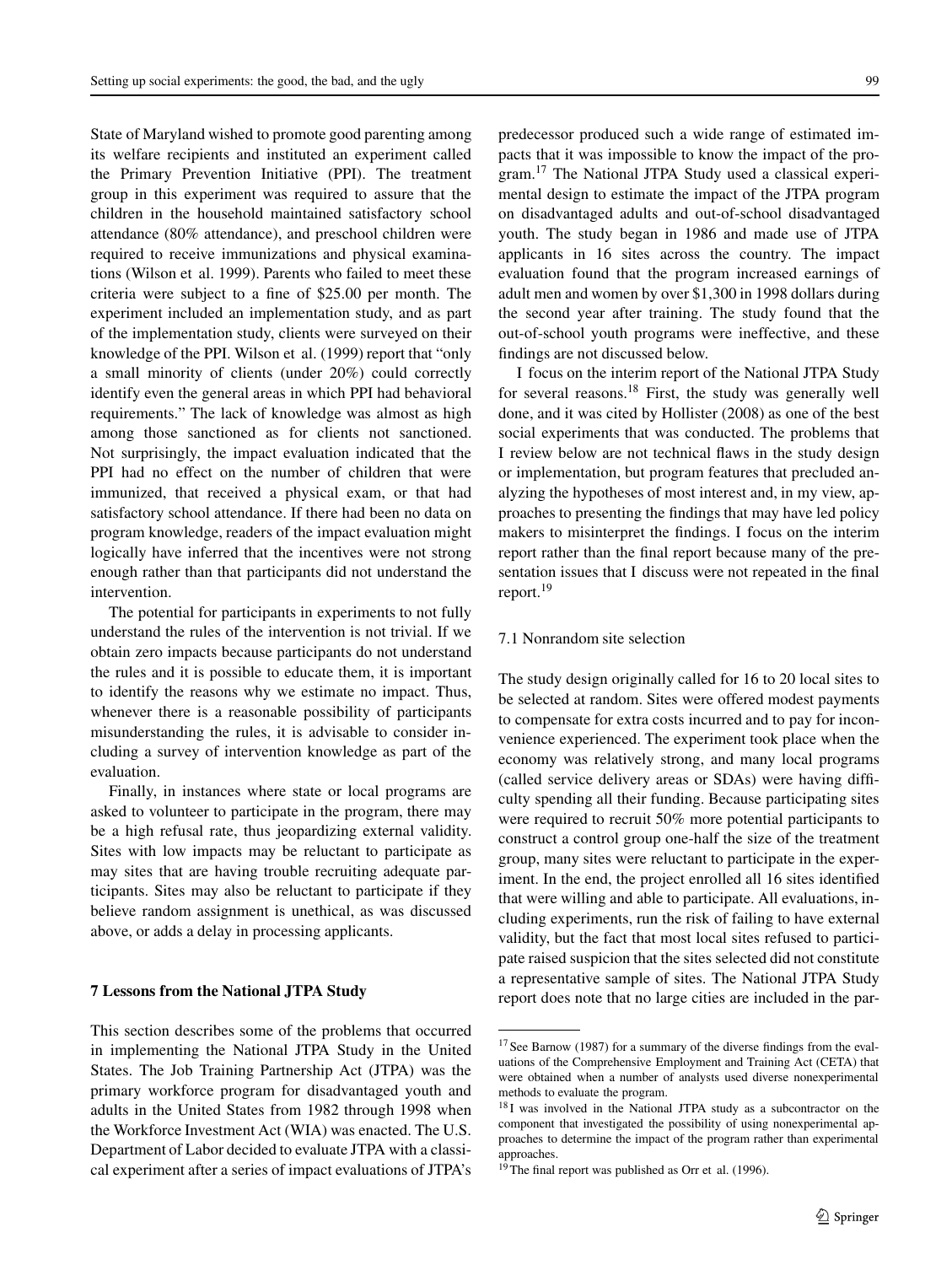ticipating sample of 16 SDAs (by design), but the report's overall conclusion is more optimistic: "The most basic conclusion *...* is that the study sites and the 17,026 members of the 18-month study sample resemble SDAs and their participants nationally and also include much of their diversity" (Bloom et al. 1993, p. 73).

Although the external validity of the National JTPA Study has been subject to a great deal of debate among analysts, there is no way to resolve the issue. Obviously it is best to avoid sites refusing to participate, but that may be easier said than done. Potential strategies to improve participation include larger incentive payments, exemption from performance standards sanctions for the period of participation, $2<sup>0</sup>$  making participation in evaluations mandatory in authorizing legislation, and decreasing the proportion of the applicants assigned to the control group.

#### 7.2 Random assignment by service strategy recommended

Experimental methods can only be used to evaluate hypotheses where random assignment was used to assign the specific treatment received. In JTPA, the evaluators determined that prior to the experiment adults in the 16 sites were assigned to one of three broad categories  $- (1)$  occupational classroom training, (2) job search assistance (JSA) or on-the-job training (OJT), and (3) other services. Although OJT is generally the most expensive service strategy, because the program pays up to one-half of the participant's wages for up to six months, and JSA is the least expensive because it is generally of short duration and is often provided in a group setting, it was observed that the individuals deemed appropriate for OJT were virtually job ready as were those recommended for JSA; in addition, because OJT slots are difficult to obtain, candidates for OJT are often given JSA while waiting for an OJT slot to become available. The "other" category included candidates recommended for services such as basic skills (education), work experience, and other miscellaneous services but not occupational classroom training or OJT.

The strategy used in the National JTPA Study was to perform random assignment after a prospective participant was given a preliminary assessment and a service strategy recommended for the person; individuals that the program elected not to serve were excluded from the experiment. Two-thirds of the participants recommended for services were in the treatment group, and one-third was excluded from the JTPA program for a period of 18 months. During the embargo period, control group members were permitted to enroll in any workforce activities other than JTPA that they wished.

There are several concerns with the random assignment procedures used in the National JTPA Study. None of these concerns threatens the internal validity of the impacts estimated, but they show how difficult it is to test the most interesting hypotheses when trying to graft a random assignment experimental design to an existing program.

- *By presenting findings primarily per assignee rather than per participant, the findings may be misinterpreted*. This issue relates more to presentation than analysis. A reader of the full report can find detailed information about what the findings mean, but the executive summary stresses impact estimates per assignee, so casual readers may not learn the impact per person who enrolls in the program.<sup>21</sup> There are often large differences between the impact per assignee and impact per enrollee because for some analyses the percentage of assignees that actually enrolled in the program is much less than 100%. For adult women for example, less than half (48.6%) of the women assigned to classroom training actually received classroom training; for men, the figure was even lower (40.1%). Assignees who did not receive the recommended treatment strategy sometimes received other strategies, and the report notes that impacts per enrollee "were about 60 percent to 70 percent larger than impacts per assignee, depending on the target group" (Bloom et al. 1993, p. xxxv). Policy makers generally think about what returns they are getting on people who enroll in the program, as little, if any, money is spent on no-shows. Thus, policy makers want to know the impact per enrollee, and they might assume that impact estimates are impact per enrollee rather than impact per assignee.22*,*<sup>23</sup>
- *Failure to differentiate between the in-program period and the post-program period can be misleading, particularly for short-term findings.* The impact findings are generally presented on a quarterly basis, measured in calendar quarters after random assignment, or for the entire six-quarter follow-up period. For strategies that typically

<sup>20</sup>Although exempting participating sites from performance standards sanctions may increase participation, it also reduces external validity because the participating sites no longer face the same performance incentives.

<sup>&</sup>lt;sup>21</sup> Some tables in the executive summary (e.g., Exhibit S.2 and Exhibit S.6) only provide the impact per assignee, and significance levels are only provided for estimates of impact per assignee.

<sup>22</sup>A U.S. Department of Labor senior official complained to me that one contractor refused to provide her with impacts per enrollee because they were based on nonexperimental methods and could not, therefore, be believed. She opined that the evaluation had little value for policy decisions if the evaluation could not provide the most important information she needed.

 $23$  Although I argue that estimates on the eligible population, sometimes referred to as "intent to treat" (ITT) estimates are prone to misinterpretation, estimating participation rates and the determinants of participation can be valuable for policy officials to learn the extent to which eligible individuals are participating and what groups appear to be underserved. See Heckman and Smith (2004).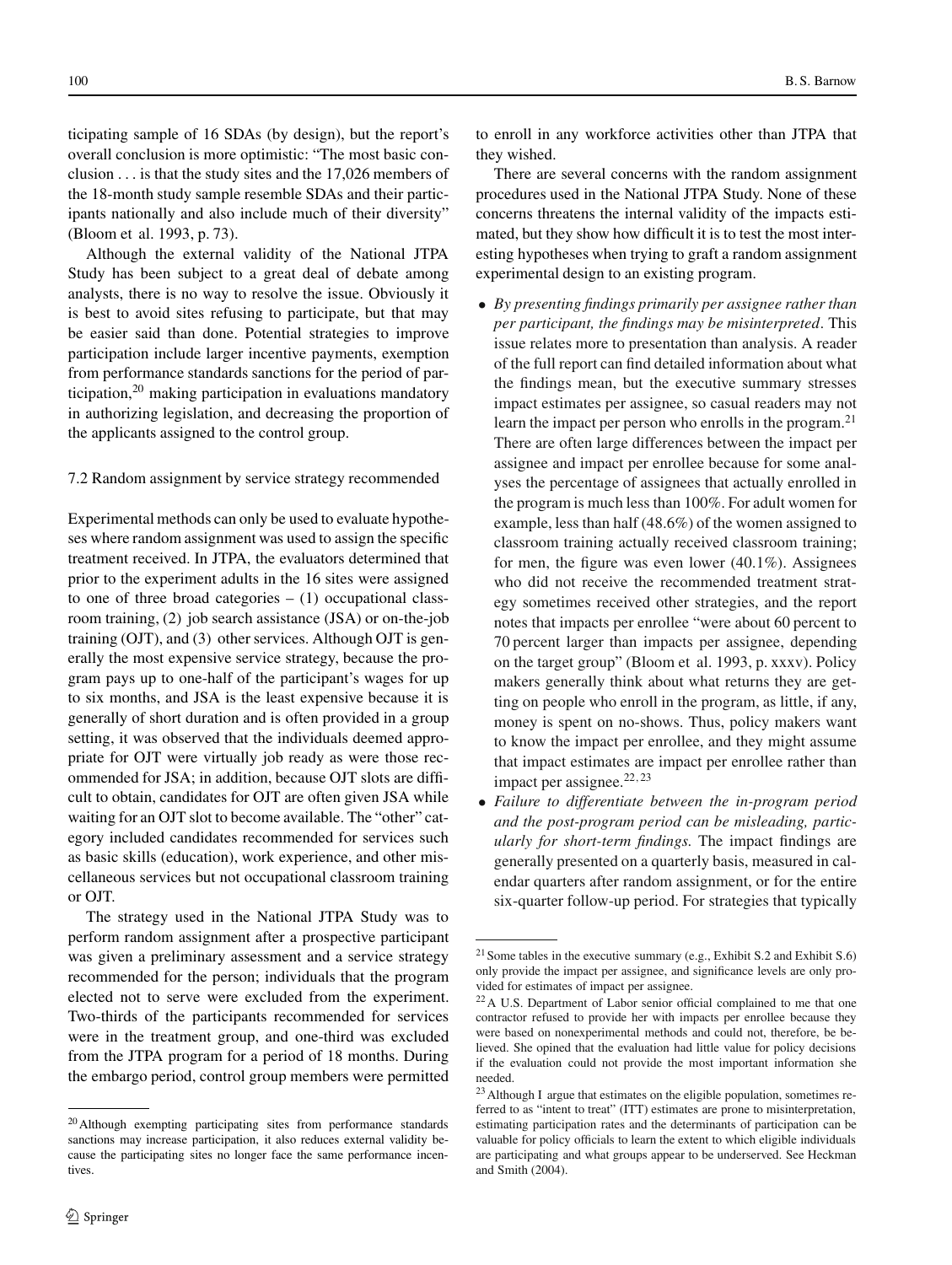last for more than one quarter, the reader can easily misinterpret the impact findings when the in-program and postprogram impacts are not presented separately.24*,*<sup>25</sup>

- *The strategy does not allow head-to-head testing of alternative strategies.* Because random assignment is performed after a treatment strategy is recommended, the only experimental estimates that can be obtained are for a particular treatment versus control status. Thus, if, say, OJT has a higher experimental impact than classroom training, the experiment tells us nothing about what the impact of OJT would be for those assigned to classroom training. The only way to experimentally test this would be to randomly assign participants to treatment strategies. In the case of the JTPA, this would mean sometimes assigning people to a strategy that the SDA staff believed was inappropriate.
- *The strategy does not provide the impact of receiving a particular type of treatment – it only provides the impact of being assigned to a particular treatment stream*. If all JTPA participants received the activities they were initially assigned to, this point would not be important, but this was not the case. Among the adult women and men who received services, slightly over one-half of those assigned to occupational classroom training received this service, 58 and 56%, respectively.<sup>26</sup> Of those who did not receive occupational classroom training, about one-half did not enroll, and the remainder received other services. The figures are similar for the OJT-JSA group except that over 40% never enrolled. The "other services" group received a variety of services with no single type of service dominating. There is, of course, no way to analyze actual services received using experimental methods, but the fact that a relatively large proportion of individuals received services other than those recommended makes interpretation of the findings difficult.
- *The OJT-JSA strategy assignee group includes those receiving the most expensive services and those receiving the least expensive services, so the impact estimates are not particularly useful.* The proportions receiving JSA and OJT are roughly equal, but by estimating the impact for these two service strategies combined, policy and program officials cannot determine whether one of the two strategies or both are providing the benefits. It is impossible to disentangle the effects of these two very different strategies using experimental methods. In a future exper-

<sup>24</sup> It is, of course, important to capture the impacts for the in-program period so that a cost-benefit analysis can be conducted.

iment this problem could be avoided by establishing narrower service strategies, e.g., making OJT and JSA separate strategies.

• *Control group members were barred from receiving JTPA services, but many received comparable services from other sources, making the results difficult to interpret.* The National JTPA Study states that impact estimates of the JTPA program are relative to whatever non-JTPA services the control group received. Because both the treatment group and the control group were motivated to receive workforce services, it is perhaps not surprising that for many of the analyses the control group received substantial services. For example, for the men recommended to receive occupational classroom training, 40.1% of the treatment group received such training, but so did 24.2% of the control group. For women, 48.6% of the treatment group received occupational classroom training and 28.7% of the control group received such services. Thus, to some extent, the estimated impacts do not provide the impact of training versus no training, but of one type of training relative to another.

The point is not that the National JTPA Study was seriously flawed; on the contrary, Hollister (2008) is correct to identify this study as one of the better social experiments conducted in recent years. Rather, the two key lessons to be drawn from the study are as follows:

- It is important to present impact estimates so that they answer the questions of primary interest to policy makers. This means clearly separating in-program and postprogram impact findings and giving impacts per enrollee more prominence than impacts per assignee. $27$
- Some of the most important evaluation questions may be answered only through nonexperimental methods rather than experimental methods. Although experimental estimates are preferred when they are feasible, nonexperimental methods should be used when they are not. The U.S. Department of Labor has sometimes shied away from having researchers use nonexperimental methods in conjunction with experiments. When experimental methods cannot answer all the questions of interest, nonexperimental methods should be tried, with care taken to describe all assumptions made and for sensitivity analyses to be conducted.

<sup>&</sup>lt;sup>25</sup> For example, Stanley et al. (1998) summarize the impact findings from the National JTPA Study by presenting the earnings impacts in the second year after random assignment, which is virtually all a post-program period. 26See Exhibit 3.18 of Bloom et al. (1993).

<sup>&</sup>lt;sup>27</sup>This is not a simple matter when program length varies significantly, as it did in the JTPA program. If the participants are followed long enough, however, part of the follow-up period should be virtually should all be after program exit.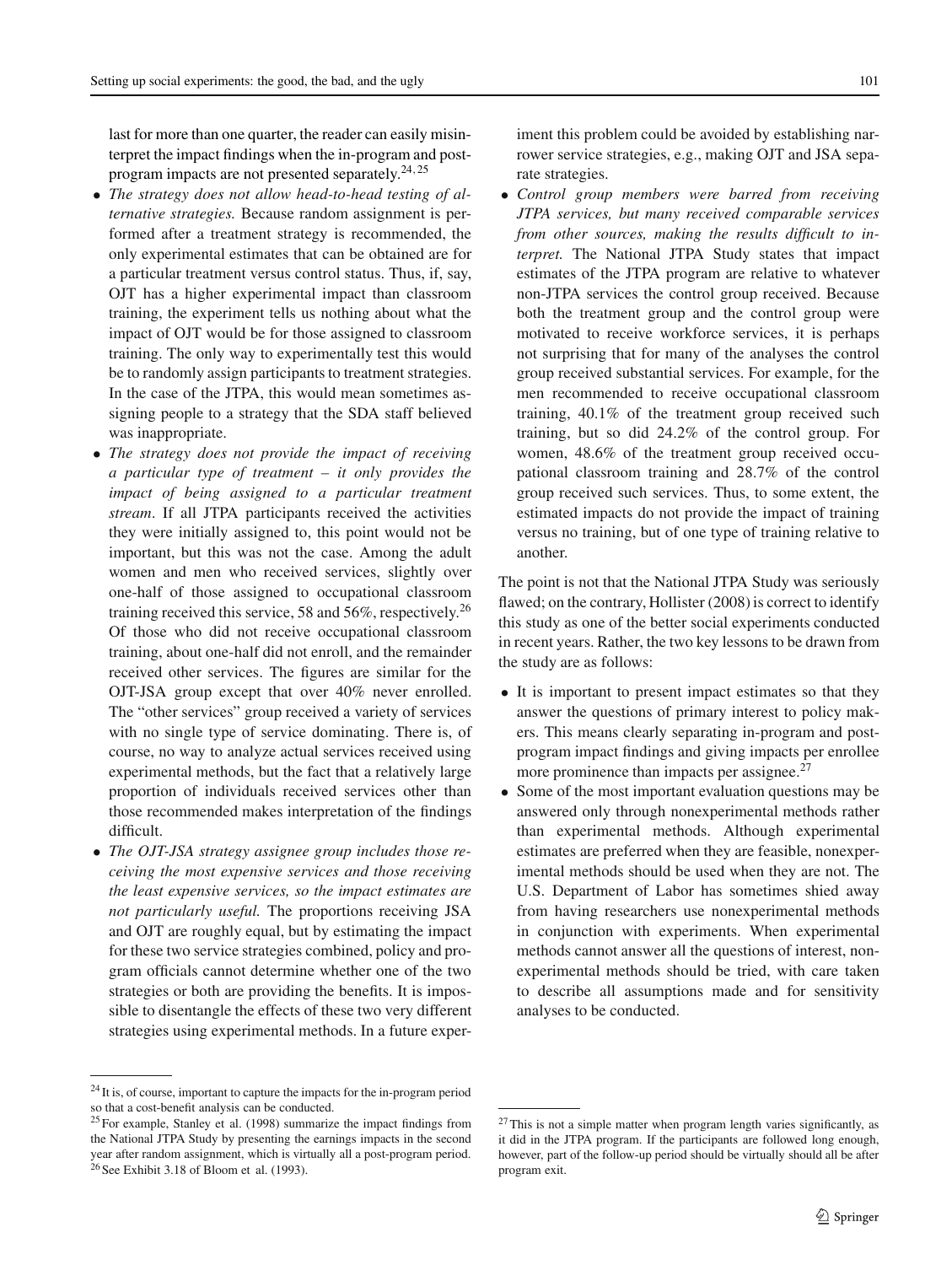### **8 Conclusions**

This paper has addressed the strengths and weaknesses of social experiments. There is no doubt that experiments offer some advantages over nonexperimental evaluation approaches. Major advantages include the fact that experiments avoid the need to make strong assumptions about potential explanatory variables that are unavailable for analysis and the fact that experimental findings are much easier to explain to skeptical policy makers. Although there is growing literature testing how well nonexperimental methods replicate experimental impact estimates, there is no consensus on the extent to which positive findings can be generalized.

But experiments are not without problems. The key point of this paper is that any impact evaluation, experimental or nonexperimental in nature, can have serious limitations. First, there are some questions that experiments generally cannot answer. For example, experiments frequently have "no-shows" who do not participate in the intervention after they were randomly assigned to the treatment group, and crossovers who are members of the control group who somehow take the treatment intervention or something other than what was intended for the control group. Experiments are often bad at capturing entry effects and general equilibrium effects.

In addition, in implementing experimental designs, things can go wrong. Examples include problems with participants understanding the intervention and difficulties in testing the hypotheses of most interest. These points were illustrated by showing how the National JTPA Study, which included random assignment to treatment status and is considered by many as an example of a well conducted experiment, failed to answer many of the questions of interest to policy makers.

Thus, social experiments have many advantages, and one should always give careful thought to using random assignment to evaluate interventions of interest. It should be recognized, however, that simply conducting an experiment is not sufficient to assure that important policy questions are answered correctly. In short, an experiment is not a substitute for thinking.

#### **Executive summary**

It is widely agreed that randomized controlled trials – social experiments – are the gold standard for evaluating social programs. There are, however, important issues that cannot be tested using experiments, and often things go wrong when conducting experiments. This paper explores these issues and offers suggestions on dealing with commonly encountered problems. There are several reasons why experiments are preferable to nonexperimental evaluations. Because it is impossible to observe the same person in two states of the world at the same time, we must rely on some alternative approach to estimate what would have happened to participants had they not been in the program.

Nonexperimental evaluation approaches seek to provide unbiased and consistent impact estimates, either by developing comparison groups that are as similar as possible to the treatment group (propensity score matching) or by using approaches to control for observed and unobserved variables (e.g., fixed effects models, instrumental variables, ordinary least squares regression analysis, and regression discontinuity designs). Unfortunately, all the nonexperimental approaches require strong assumptions to assure that unbiased estimates are obtained, and these assumptions are not always testable. Overall, the evidence indicates that nonexperimental approaches generally do not do a good job of replicating experimental estimates and that the most common problem is the lack of suitable data to control for key differences between the treatment group and comparison group. The most promising nonexperimental approach appears to be the regression discontinuity design, but this approach requires a much larger sample size to obtain the same amount of precision as an experiment.

Although a well designed experiment can eliminate internal validity problems, there are often issues regarding external validity. External validity for the eligible population is threatened if either the participating sites or individuals volunteer for the program rather than are randomly assigned. Experiments typically randomly assign people to the treatment or control group *after* they have applied for or enrolled in the program. Thus, experiments typically do not pick up any effects the intervention might have that encourage or discourage participation. Another issue is the finite time horizon that typically accompanies an experiment; if the experiment is offered on a temporary basis and potential participants are aware of the finite period of the experiment, their behavior may be different than if the program were permanent. Experiments frequently have no-shows and crossovers, and these phenomena can only be addressed by resorting to nonexperimental methods. Finally, experiments generally cannot capture scale or general equilibrium effects.

Several things can go wrong in implementing an experiment. First, the intervention might change while the experiment is implemented. A common occurrence is that the intervention itself changes, either because the original design was not working or circumstances change. The intervention should be carefully monitored to observe this and the evaluation modified if it occurs. Another potential problem is that participants may not understand the intervention; to guard against this, knowledge should be tested and instruction provided if it is a problem.

Many of the problems described here occurred in the random assignment evaluation of the Job Training Partnership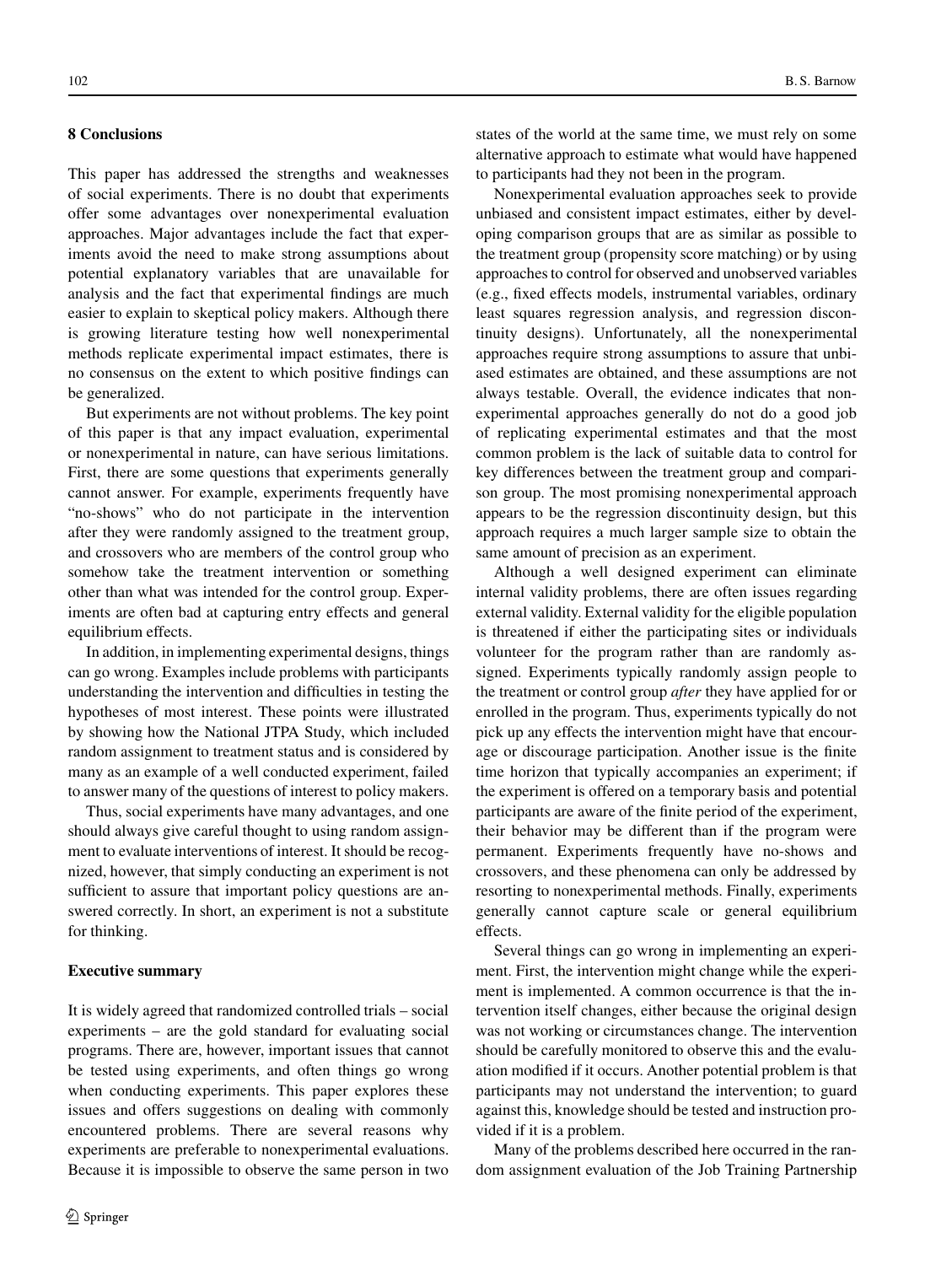Act evaluation in the United States. Although the intent was to include a random sample of local programs, most local programs refused to participate, resulting in questions of external validity. Random assignment in the study occurred after an appropriate service strategy was selected. This assured that each strategy could be compared to exclusion from the program, but the alternative strategies could not be compared with each other. Crossover and no-show rates were high in the study, and it is likely many policy officials did not interpret the impact findings correctly. For example, 40% of the men recommended for classroom training received that treatment, as did 24% of the men in the control group. Thus, the difference in outcomes for the treatment and control groups is very different from the impact of receiving training versus not receiving training. Another feature that makes interpretation difficult is that one service strategy included those who received the most expensive strategy, onthe-job training, and the least expensive strategy, job search assistance; this makes it impossible to differentiate the impacts of these disparate strategies. Finally, the interim report made it difficult for the reader to separate impacts from the post-program period from those from the in-program period and much more attention was paid to the impact for the entire treatment group than the nonexperimentally estimated impact on the treated. It is likely that policy makers failed to understand the subtle but important differences here.

There is no doubt that experiments offer many advantages over nonexperimental evaluations. However, many problems can and do arise, and an experiment is not a substitute for thinking.

## **Kurzfassung**

Es herrscht weitestgehend Konsens darüber, dass randomisierte kontrollierte Studien – Sozialexperimente – der "Goldstandard" für die Bewertung sozialer Programme sind. Es gibt jedoch viele wichtige Aspekte, die sich nicht durch solche Studien bewerten lassen, und bei der Durchführung dieser Studien kann oft etwas schiefgehen. Die vorliegende Arbeit untersucht diese Themen und bietet Lösungsvorschläge für häufig entstehende Probleme. Es gibt viele Gründe, warum Experimente gegenüber nichtexperimentellen Bewertungen bevorzugt werden. Da es nicht möglich ist, die gleiche Person in zwei verschiedenen Zuständen gleichzeitig zu beobachten, müssen wir auf eine alternative Vorgehensweise zurückgreifen, um einzuschätzen, was mit den Probanden geschehen wäre, hätten sie am Maßnahmenprogramm nicht teilgenommen.

Nichtexperimentelle Bewertungsansätze versuchen unvoreingenommene, konsistente Aussagen über Auswirkungen zu treffen, indem sie entweder Vergleichsgruppen entwickeln, die der Behandlungsgruppe so ähnlich wie möglich sind ("propensity score matching"), oder indem sie Ansätze verwenden, die beobachtete und nichtbeobachtete Variablen kontrollieren (z. B. Fixed-effects-Modelle, Instrumentalvariablen, "Ordinary Least Squares Regression Analysis" und "Regression Discontinuity Designs"). Leider benötigen sämtliche nichtexperimentellen Ansätze starke Annahmen, um zu gewährleisten, dass unvoreingenommene Einschätzungen erfolgen. Es ist nicht immer möglich, solche Annahmen zu prüfen. Im Allgemeinen deuten alle Anzeichen darauf hin, dass nichtexperimentelle Ansätze nur schlecht experimentelle Einschätzungen reproduzieren können. Das häufigste Problem ist dabei der Mangel an geeigneten Daten, um die Kernunterschiede zwischen der Treatmentgruppe und der Vergleichsgruppe zu kontrollieren. Der vielversprechendste nichtexperimentelle Ansatz scheint das "Regression Discontinuity Design" zu sein, wobei diese Methode eine wesentlich größere Versuchsgruppe benötigt, um die gleiche Präzision wie ein Experiment zu erreichen.

Obwohl ein gut geplantes Experiment Probleme der internen Validität ausschließen kann, bleiben oft Fragen der externen Validität. Die externe Validität hinsichtlich der Gesamtbevölkerung wird gefährdet, wenn entweder die teilnehmenden Standorte oder die Personen sich für das Programm freiwillig melden, anstatt zufällig ausgewählt zu werden. Normalerweise werden in Experimenten Personen zufällig der Treatmentgruppe oder der Kontrollgruppe zugeordnet *nachdem* sie sich für das Programm angemeldet haben. Auf dieser Weise bilden Experimente in der Regel Faktoren nicht ab, die Personen zur Teilnahme ermutigen oder von der Teilnahme abschrecken können. Ein weiterer Aspekt ist der begrenzte Zeithorizont, den ein Experiment normalerweise mit sich bringt. Läuft das Experiment nur für eine begrenzte Zeit und sind sich die potenziellen Teilnehmer dessen bewusst, kann ihr Verhalten anders sein, als wenn das Experiment zeitlich unbegrenzt wäre. Bei Experimenten muss man oft mit No-Shows und Cross-Overs rechnen, und nur nichtexperimentelle Methoden sind dafür geeignet, solche Phänomene zu berücksichtigen. Zuletzt können Experimente in der Regel Skaleneffekte und allgemeine Gleichgewichtseffekte nicht erfassen.

Bei der Durchführung von Experimenten kann einiges schief gehen. Erstens kann sich während der Durchführung die Intervention ändern. Dies passiert häufig, entweder weil das ursprüngliche Design sich als ungeeignet erwiesen hat oder weil sich die Bedingungen geändert haben. Die Intervention ist aus diesem Grund sorgfältig zu beobachten und die Bewertung gegebenenfalls entsprechend anzupassen. Ein weiteres potenzielles Problem ist die Möglichkeit, dass die Teilnehmer die Intervention nicht verstehen. Um hier vorzubeugen, sollten das Verständnis der Teilnehmer hinsichtlich der Intervention geprüft und ggf. Schulungen bereitgestellt werden.

Viele der hier beschriebenen Probleme sind bei randomisierten Bewertung des Job Training Partnership Act in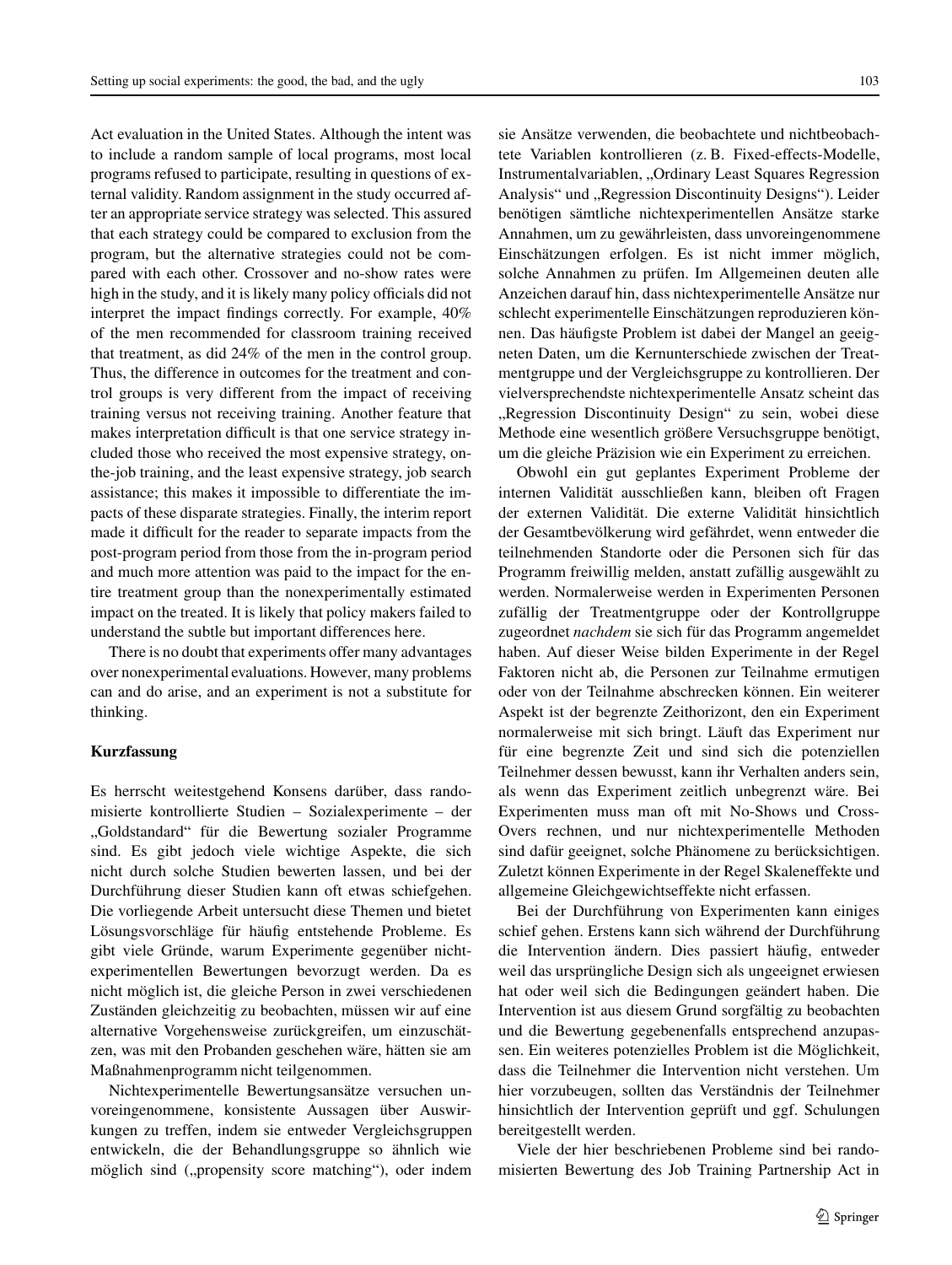den USA aufgetreten. Obwohl eine Zufallsauswahl von lokalen Programmen teilnehmen sollte, weigerten sich die meisten dieser Programme. Diese Weigerung wirft Fragen der externen Validität der Studie auf. Die Randomisierung für die Studie erfolgte, nachdem eine passende Maßnahmenstrategie für die verschiedenen Teilnehmer ausgewählt worden war. Diese Vorgehensweise stellte sicher, dass jede Strategie mit der Situation bei Nichtteilnahme am Programm verglichen werden konnte, jedoch konnten die alternativen Strategien dadurch nicht miteinander verglichen werden. Die Cross-Overs und No-Show-Raten für die Studie waren hoch, und es ist wahrscheinlich, dass viele Beamte die Ergebnisse falsch interpretierten. Zum Beispiel bekamen nur 40% der Männer, für die eine Schulung empfohlen wurde, dieses Treatment, aber auch 24% der Männer in der Kontrollgruppe. Die unterschiedlichen Ergebnisse der Treatment- und Kontrollgruppen sind also nicht auf die Tatsachte zurückzuführen, dass eine Gruppe Schulungen bekommen hat und die andere nicht. Eine weitere Besonderheit, die die Interpretation schwierig macht, ist, dass eine Maßnahmenstrategie sowohl die teuersten Maßnahmen (die Ausbildung am Arbeitsplatz) als auch die billigsten Maßnahmen (die Hilfe bei der Jobsuche) enthielt. Dadurch ist es nicht möglich, zwischen den Auswirkungen dieser disparaten Maßnahmen zu unterscheiden. Schließlich machte es der Zwischenbericht dem Leser schwer, die Auswirkungen, die in der Zeit nach dem Programm beobachtet wurden, von denen während der Programmzeit zu trennen, und die Auswirkungen für die gesamte Treatmentgruppe bekamen viel mehr Aufmerksamkeit als die nichtexperimentell geschätzten Auswirkungen auf die Maßnahmenteilnehmer. Höchstwahrscheinlich sind den Entscheidungsträgern subtile, aber wichtige Unterschiede hier entgangen.

Es gibt keinen Zweifel, dass Experimente zahlreiche Vorteile gegenüber nichtexperimentellen Bewertungen haben. Es können dabei jedoch viele Probleme auftreten, und ein Experiment kann das Nachdenken nicht ersetzen.

**Acknowledgements** I am grateful to Laura Langbein, David Salkever, Peter Schochet, Gesine Stephan, and participants in workshops at George Washington University and the University of Maryland at Baltimore County for comments. I am particularly indebted to Jeffrey Smith for his thoughtful detailed comments and suggestions. Responsibility for remaining errors is mine.

## **References**

- Angrist, J.D., Krueger, A.B.: Does compulsory attendance affect schooling and earnings? Q. J. Econ. **106**(4), 979–1014 (1991)
- Angrist, J.D., Krueger, A.B.: Instrumental variables and the search for identification: from supply and demand to natural experiments. J. Econ. Perspect. **15**(4), 9–85 (2001)
- Barnow, B.S.: The impacts of CETA programs on earnings: a review of the literature. J. Hum. Resour. **22**(2), 157–193 (1987)
- Barnow, B.S.: The ethics of federal social program evaluation: a response to Jan Blustein. J. Policy Anal. Manag. **24**(4), 846–848 (2005)
- Barnow, B.S., Cain, G.G., Goldberger, A.S.: Issues in the analysis of selection bias. In: Stromsdorfer, E.W., Farkas, G. (eds.) Evaluation Studies Review Annual, vol. 5. Sage Publications, Beverly Hills (1980)
- Bloom, H.S.: Accounting for no-shows in experimental evaluation designs. Evaluation Rev. **8**(2), 225–246 (1984)
- Bloom, H.S., Orr, L.L., Cave, G., Bell, S.H., Doolittle, F.: The National JTPA Study: Title II-A Impacts on Earnings and Employment at 18 Months. Abt Associates, Bethesda, MD (1993)
- Bloom, H.S., Michalopoulos, C., Hill, C.J., Lei, Y.: Can Nonexperimental Comparison Group Methods Match the Findings from a Random Assignment Evaluation of Mandatory Welfare to Work Programs? MDRC, New York (2002)
- Blustein, J.: Toward a more public discussion of the ethics of federal social program evaluation. J. Policy Anal. Manag. **24**(4), 824–846 (2005a)
- Blustein, J.: Response. J. Policy Anal. Manag. **24**(4), 851–852 (2005b)
- Burtless, G.: The case for randomized field trials in economic and policy research. J. Econ. Perspect. **9**(2), 63–84 (1995)
- Card, D., Robins, P.K.: How important are "entry effects" in financial incentive programs for welfare recipients? J. Econometrics **125**(1), 113–139 (2005)
- Connell, J.P., Kubisch, A.C.: Applying a theory of change approach to the evaluation of comprehensive community initiatives: progress, prospects, and problems. In: Fulbright-Anderson, K., Kubisch, A.C., Connell, J.P. (eds.) New Approaches to Evaluating Community Initiatives, vol. 2, Theory, Measurement, and Analysis. The Aspen Institute, Washington, DC (1998)
- Cook, T.D., Shadish, W.R., Wong, V.C.: Three conditions under which experiments and observational studies produce comparable causal estimates: new findings from within-study comparisons. J. Policy Anal. Manag. **27**(4), 724–750 (2008)
- Dehejia, R.H.: Practical propensity score matching: a reply to Smith and Todd. J. Econometrics **125**(1), 355–364 (2005)
- Dehejia, R.H., Wahba, S.: Propensity score matching methods for nonexperimental causal studies. Rev. Econ. Statistics **84**(1), 151–161 (2002)
- Goldberger, A.S.: Selection Bias in Evaluating Treatment Effects: Some Formal Illustrations. Institute for Research on Poverty, Discussion Paper 123–72, University of Wisconsin, Madison, WI (1972)
- Greenberg, D.H., Shroder, M.: The Digest of Social Experiments, 3rd edn. The Urban Institute Press, Washington DC (2004)
- Hahn J., Todd, P.E., Van der Klaauw, W.: Identification and estimation of treatment effects with a regression discontinuity design. Econometrica **69**(1), 201–209 (2001)
- Heckman, J.J.: Economic causality. Int. Stat. Rev. **76**(1), 1–27 (2008)
- Heckman, J.J., Smith, J.A.: Assessing the case for social experiments. J. Econ. Perspect. **9**(2), 85–110 (1995)
- Heckman, J.J., Smith, J.A.: The determinants of participation in a social program: evidence from a prototypical job training program. J. Labor Econ. **22**(2), 243–298 (2004)
- Heckman, J.J., Ichimura, H., Todd, P.E.: Matching as an econometric evaluation estimator: evidence from evaluating a job training programme. Rev. Econ. Stud. **64**(4), 605–654 (1997)
- Heckman, J.J., Hohmann, N., Smith, J., Khoo, M.: Substitution and dropout bias in social experiments: a study of an influential social experiment. Q. J. Econ. **115**(2), 651–694 (2000)
- Hollister, R.G. jr.: The role of random assignment in social policy research: opening statement. J. Policy Anal. Manag. **27**(2), 402– 409 (2008)